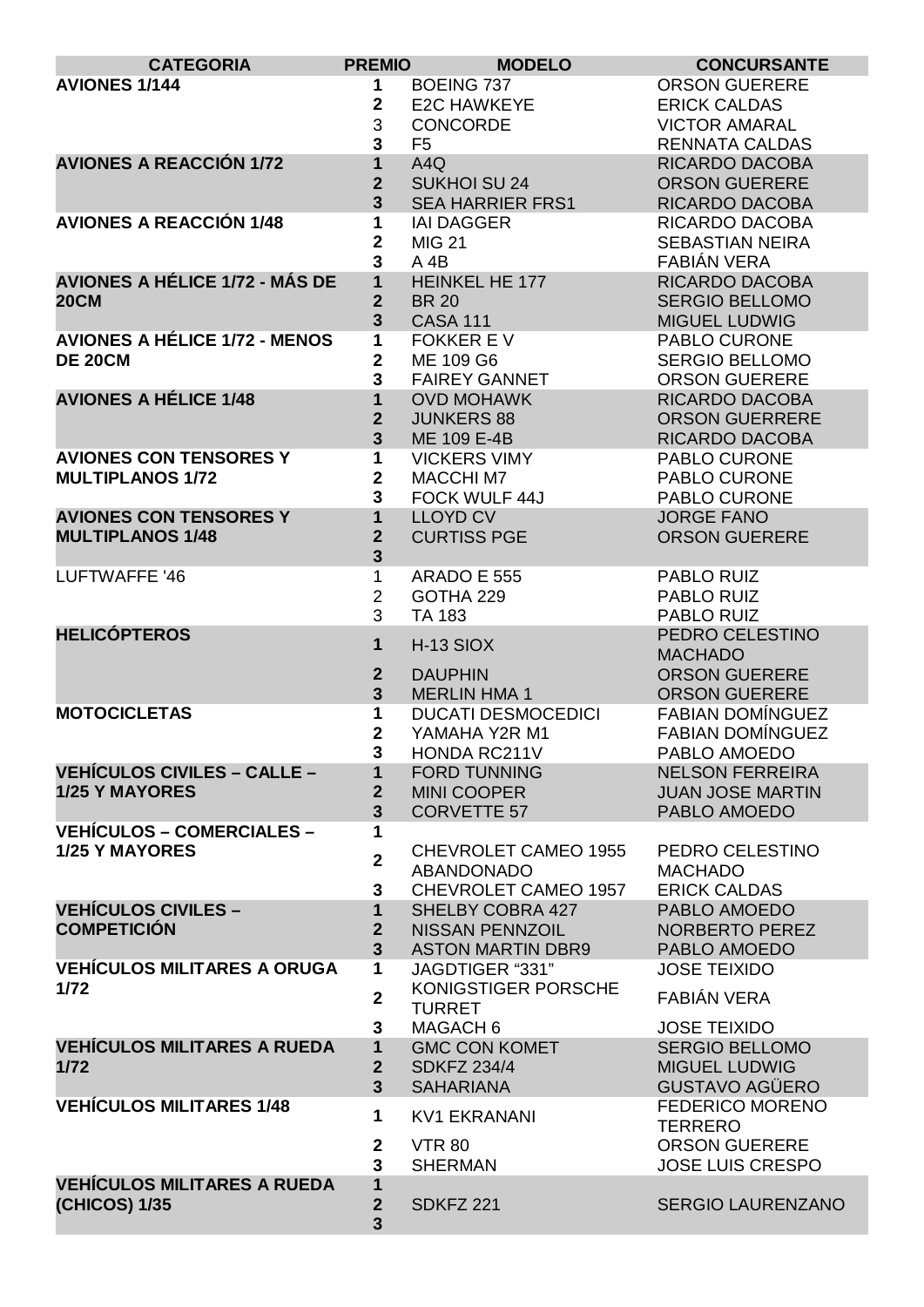| <b>VEHÍCULOS MILITARES A RUEDA</b><br><b>(GRANDES) 1/35</b> | 1<br>$\mathbf{2}$<br>3                             | LAV <sub>C2</sub><br><b>GAZ SOVIET TRUCK</b><br><b>DANA SPGH</b>               | <b>PABLO MARTELLI</b><br><b>ORSON GUERERE</b><br><b>PABLO RAGGI</b>                    |
|-------------------------------------------------------------|----------------------------------------------------|--------------------------------------------------------------------------------|----------------------------------------------------------------------------------------|
| <b>VEHÍCULOS MILITARES A ORUGA</b><br>1/35                  | $\mathbf{1}$<br>2<br>3                             | <b>PANTHER G</b><br><b>VALENTINE</b><br><b>CHURCHILL MK III</b>                | <b>JORGE FANO</b><br><b>JORGE FANO</b><br><b>EDUARDO ANDREOLI</b>                      |
| <b>ARTILLERÍA</b>                                           | $\mathbf{2}$<br>3                                  | <b>PAK 34</b><br><b>NEWERLWELFER</b>                                           | <b>JORGE MATHIAN</b><br><b>LUIS AZAR</b>                                               |
| <b>BUQUES PROPULSIÓN MECÁNICA</b><br>1/400 Y MAYORES        | 1<br>$\overline{2}$<br>3                           | <b>BORODINO</b>                                                                | <b>ORSON GUERERE</b>                                                                   |
| <b>SUBMARINOS</b>                                           | 1<br>$\mathbf{2}$<br>$\mathbf{3}$                  | <b>MAIALE</b><br><b>SEEHUND</b>                                                | <b>ERICK CALDAS</b><br>PEDRO CELESTINO<br><b>MACHADO</b>                               |
| <b>FIGURAS A PIE 1/32 Y MENORES</b>                         | 1<br>$\overline{2}$<br>$\mathbf{3}$                | <b>SITIO DE BARCELONA</b><br><b>BRUJA</b><br><b>BEDUINO</b>                    | <b>JORGE FANO</b><br><b>JORGE FANO</b><br>RICARDO INFINGARDI /<br><b>LILI CARABINA</b> |
| <b>FIGURAS DE PIE 1/31 Y MAYORES</b>                        | 1<br>2<br>3                                        | <b>MEDIEVAL KNIGHT</b>                                                         | RODRIGO ALEXIS UCHA                                                                    |
| <b>FIGURAS MONTADAS</b>                                     | 1<br>$\overline{2}$<br>3                           | <b>COSACO MONTADO</b>                                                          | <b>JORGE FANO</b>                                                                      |
| <b>FIGURAS SCI-FI Y FANTASÍA</b>                            | $\mathbf{1}$                                       | <b>DEMOLIDOR</b>                                                               | <b>NELSON FERREIRA</b>                                                                 |
|                                                             | $\overline{2}$                                     | <b>PREDATOR SKULL</b>                                                          | PEDRO CELESTINO<br><b>MACHADO</b><br>PEDRO CELESTINO                                   |
|                                                             | 3                                                  | <b>RED SCORPION</b>                                                            | <b>MACHADO</b>                                                                         |
| <b>BUSTOS</b>                                               | 1                                                  | <b>US BOMBER GUNNER</b>                                                        | RICARDO INFINGARDI /<br><b>LILI CARABINA</b>                                           |
|                                                             | $\mathbf{2}$<br>$\overline{\mathbf{3}}$            | <b>ADOLF GALLAND</b><br><b>AYRTON SENNA</b>                                    | RODRIGO ALEXIS UCHA<br><b>GUILLERMO SALZANO</b>                                        |
| <b>DIORAMAS SIMPLES</b>                                     | 1<br>$\mathbf{2}$                                  | <b>AEROSAN</b><br>PLATZ DER LEISTANDARTE                                       | <b>JORGE FANO</b><br>RODRIGO ALEXIS UCHA                                               |
|                                                             | $\mathbf{3}$                                       | CAMION L 4500                                                                  | <b>ORSON GUERRERE</b>                                                                  |
| <b>DIORAMAS COMPUESTOS</b>                                  | 1                                                  | REPARACIÓN CERCA DE LA<br>LÍNEA DE BATALLA                                     | <b>ORSON GUERERE</b>                                                                   |
|                                                             | $\mathbf{2}$<br>$\overline{3}$                     | <b>STUG IV</b><br><b>ENCUENTRO INESPERADO</b>                                  | <b>SAUL PADRONE</b><br><b>MIGUEL LUDWIG</b>                                            |
| <b>VIÑETAS</b>                                              | 1<br>$\mathbf{2}$<br>3                             | STALINGRADO 1943<br><b>WAITING FOR ORDERS</b>                                  | <b>JORGE FANO</b><br>RODRIGO ALEXIS UCHA                                               |
| <b>SCRATCH</b>                                              | $\mathbf 1$                                        | <b>HALCON TC</b>                                                               | <b>JOSE LUIS VIGOVICH Y</b><br><b>DIEGO GARCIA</b>                                     |
|                                                             | $\mathbf{2}$                                       | <b>CURTISS 1916</b>                                                            | <b>ERICK CALDAS</b>                                                                    |
| <b>MISCELÁNEAS</b>                                          | 3 <sup>5</sup><br>1<br>$\mathbf 2$                 | VAGON BLINDADO RUSO<br>TRANSBORDADOR ATLANTIS ORSON GUERERE<br>MOTO A REACCIÓN | <b>ALFREDO CASCIANI</b><br>PABLO RUIZ                                                  |
| <b>FIGURAS DE PLOMO</b>                                     | 3<br>1                                             |                                                                                |                                                                                        |
|                                                             | $\overline{\mathbf{2}}$<br>$\overline{\mathbf{3}}$ | <b>CLEOPATRA</b>                                                               | <b>NELSON FERREIRA</b>                                                                 |
| <b>JUNIOR</b>                                               | 1<br>$\mathbf{2}$<br>3                             | <b>CASA DE BUDAPEST</b><br><b>WOLFIN BABY</b><br>M-60                          | <b>FRANCO GIUSTO</b><br><b>JULIAN VECCHIO</b><br><b>MARTINIANO BORRELLI</b>            |
| <b>MENCIONES ESPECIALES</b>                                 |                                                    | RENAULT RS01 1977<br>ARA IRIZAR/ARA 25 DE                                      | <b>SERGIO TIZZONI</b><br><b>ARTURO ESCALANTE</b>                                       |